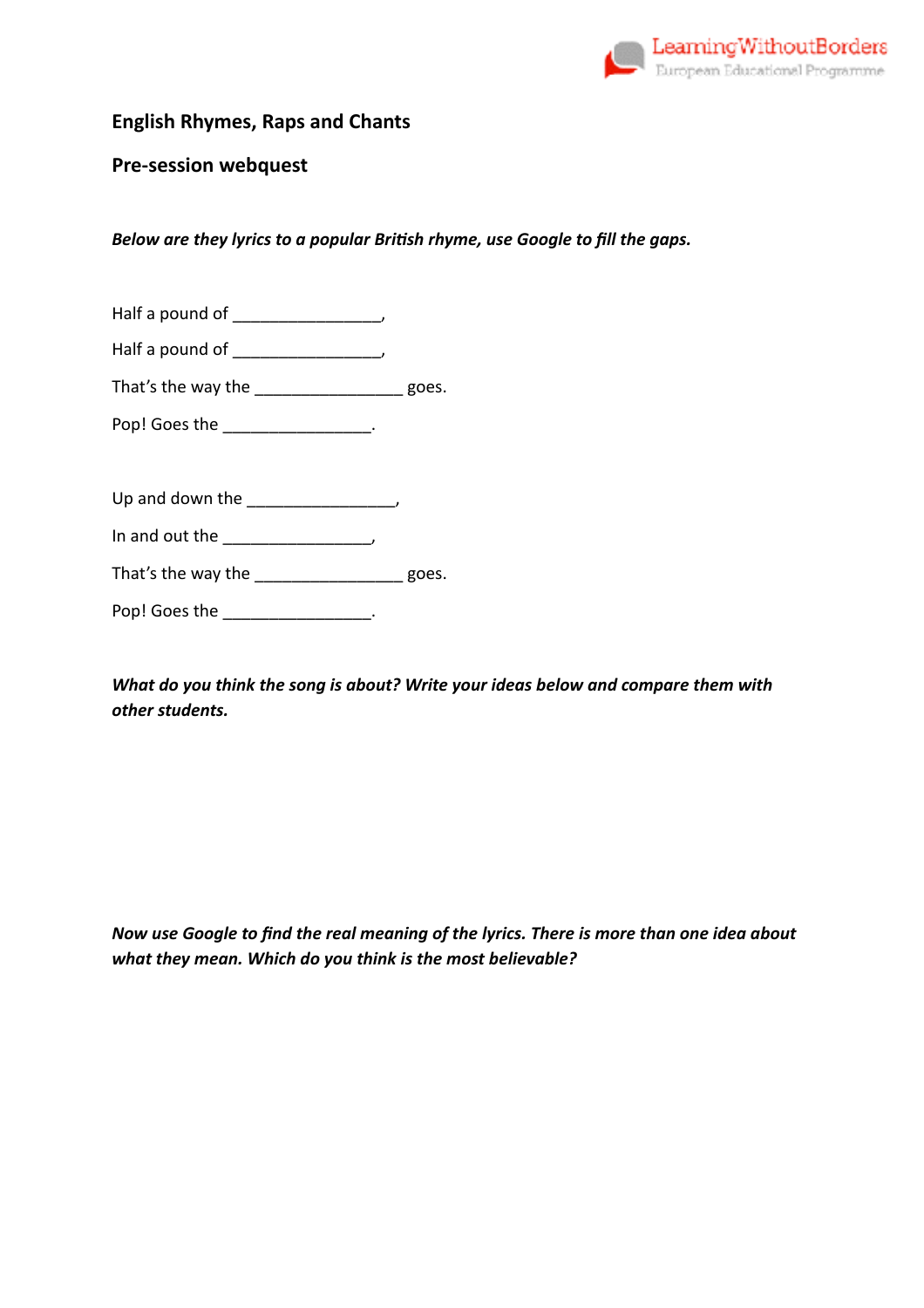

# **English Rhymes, Raps and Chants**

# **Post-session worksheet**

Where should you sing the song "Everywhere We Go"?

- In school
- At the dentist's
- On a coach
- On a bicycle

Which of these is not one of Julie Andrews' favourite things?

- Raindrops on roses
- Whiskers on kittens
- Warm woollen mittens (gloves)
- Instagram selfies

What historical event is described in the song "London's Burning"?

- The First World War
- The Great Fire of London
- The Second World War
- Britain leaving the European Union

Circle the words below which do not rhyme with the other three

| hair     | bear | her   | Fair       |
|----------|------|-------|------------|
| remove   | love | shove | glove      |
| although | mow  | grow  | <b>COW</b> |
| tip      | lip  | leap  | hip        |

Think of one more word to rhyme with each of the groups above

- •
- 
- •
- •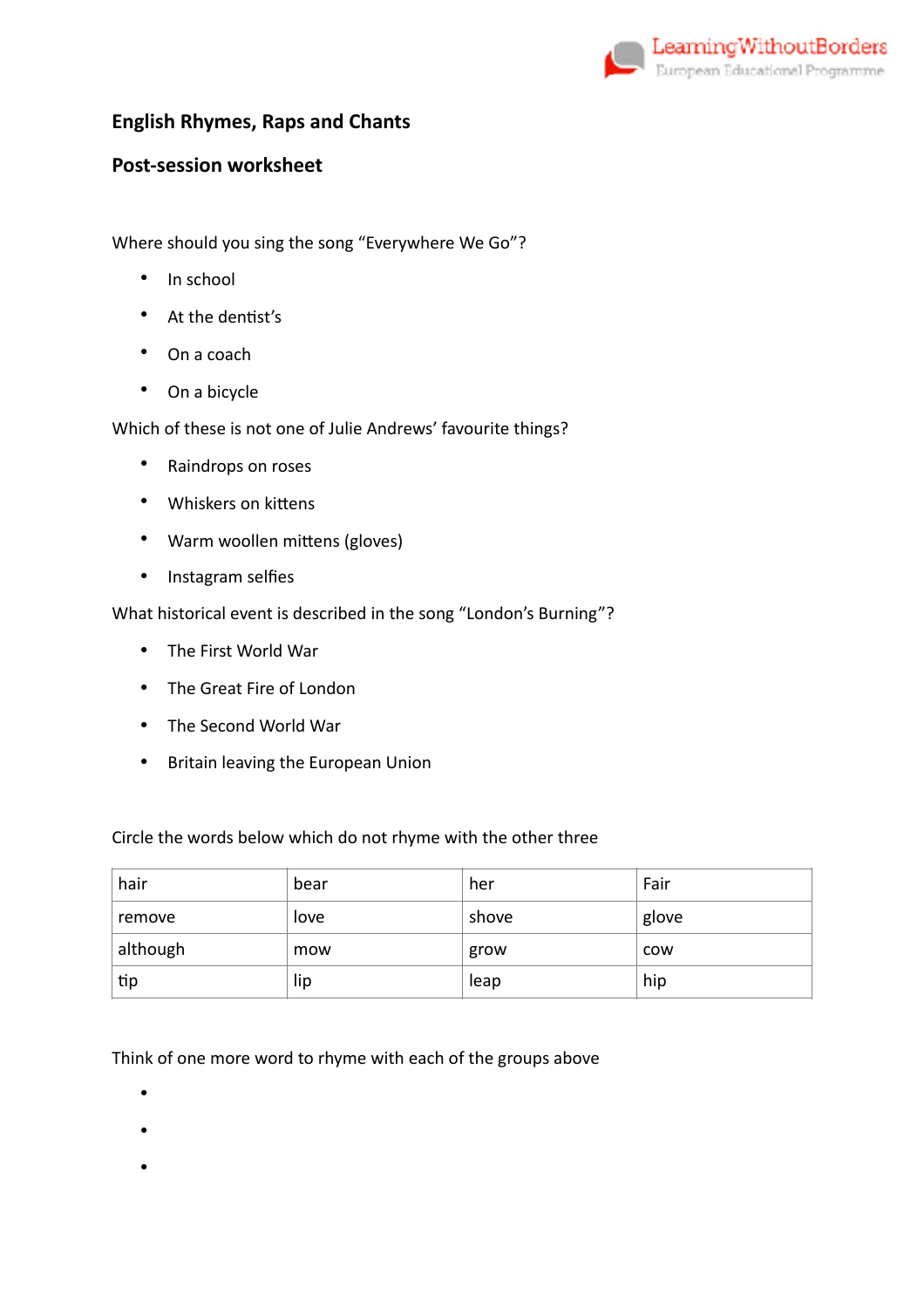| amazing       | confusing   | boring     | exciting                       |  |
|---------------|-------------|------------|--------------------------------|--|
| tomato        | zucchini    | strawberry | cucumber                       |  |
| <b>Berlin</b> | London      | Warsaw     | LearningWithoutBorders         |  |
| boyfriend     | best friend | girlfriend | European Educational Programme |  |

Circle the words below which have a different stress pattern to the other three

## **English Rhymes, Raps and Chants**

•

## **Reading comprehension (higher)**

### *Read about female rappers in the UK and answer the questions on the next page...*

In the heart of south-east London, Red Bull Studios is buzzing. Lady Leshurr, one of the biggest rap stars in Britain right now, has invited six artists  $-$  all women  $-$  to a workshop so they can record some of their own material.

"I played two beats  $-$  a hip hop beat and a grime beat  $-$  both produced by me and then they put their own flavour to it," the award-nominated artist explains. "And I just said: 'go hard.' I want people to have fun with it."

While hip hop is enjoying something of a renaissance in the UK, the scene is largely dominated by men. Voices such as Lady Leshurr, Little Simz, Nadia Rose and Ms Banks are here to change that.

The bars these women spit out in the studio speak of female empowerment, political and social oppression, and their own ambition. In between takes they compare ideas, opinions, and joke about how the boys will react to the result of their efforts today. It's a powerful thing to witness. What this session is about, more than anything, is Lady Leshurr using her influence to give fellow artists a boost, in an industry where there are so few opportunities for women.

"The industry's always been quite sexist, it's male-dominated and I don't think that'll ever change," she says. "People also think that we're doing a man's job so we get 10 times the pressure, the stress, and we always have to make sure our makeup's nice, our oufits… compared to a man who'd just throw on a tracksuit and a snapback and just freestyle in front of a camera. No one ever comments on that, on YouTube or anything, if it's a man. But if we [women] don't look 10/10 for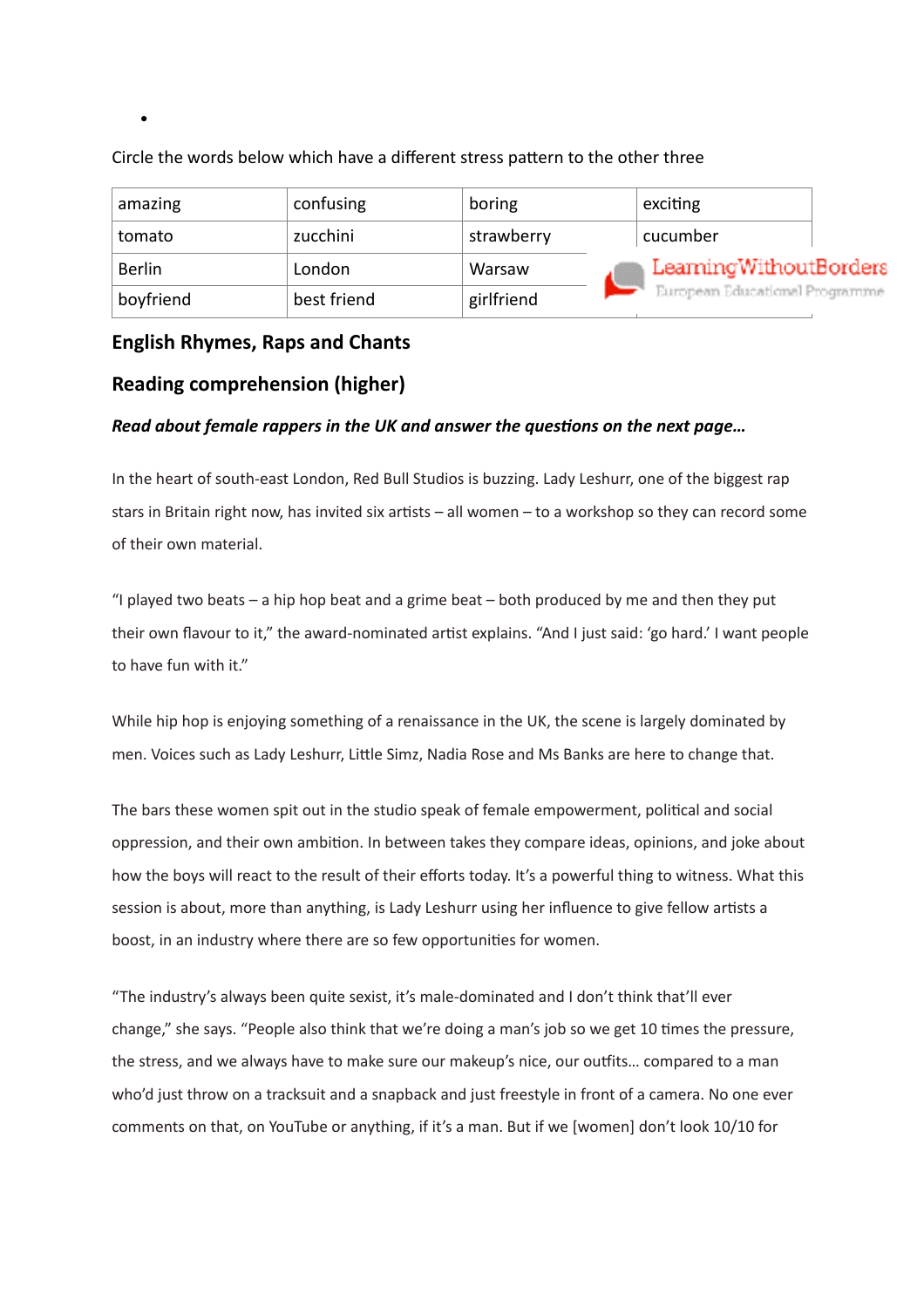them, they always comment on what we look like before hearing what we've got to say. And that's never gonna change."

"I put this on to make people more aware that girls are doing this and most of them are better than males," she says. "I actually want to work with a few of the women here. I'm watching how passionate and serious they are, and that makes me think that they'r<br>success."<br>European Educational Programme success."

## **English Rhymes, Raps and Chants**

# **Questions (higher)**

### *Why have the six rappers been invited to the studio by Lady Leshurr?*

- a) To record vocals for her album
- b) To record their own music
- $c)$  To audition for a TV programme
- d) To try a new flavour of energy drink

#### *What is the situation like for hip-hop in the UK?*

- a) There are more men than women
- b) There are more women than men
- c) There are as many women as there are men
- d) There are only men

#### *What is Lady Leshurr's aim for the project?*

- a) To find new music for her record company
- b) To show that women are better than men
- c) To help the other rappers become more confident
- d) To help promote female rappers

### *Which of these is not an example of how the rap industry is harder for women?*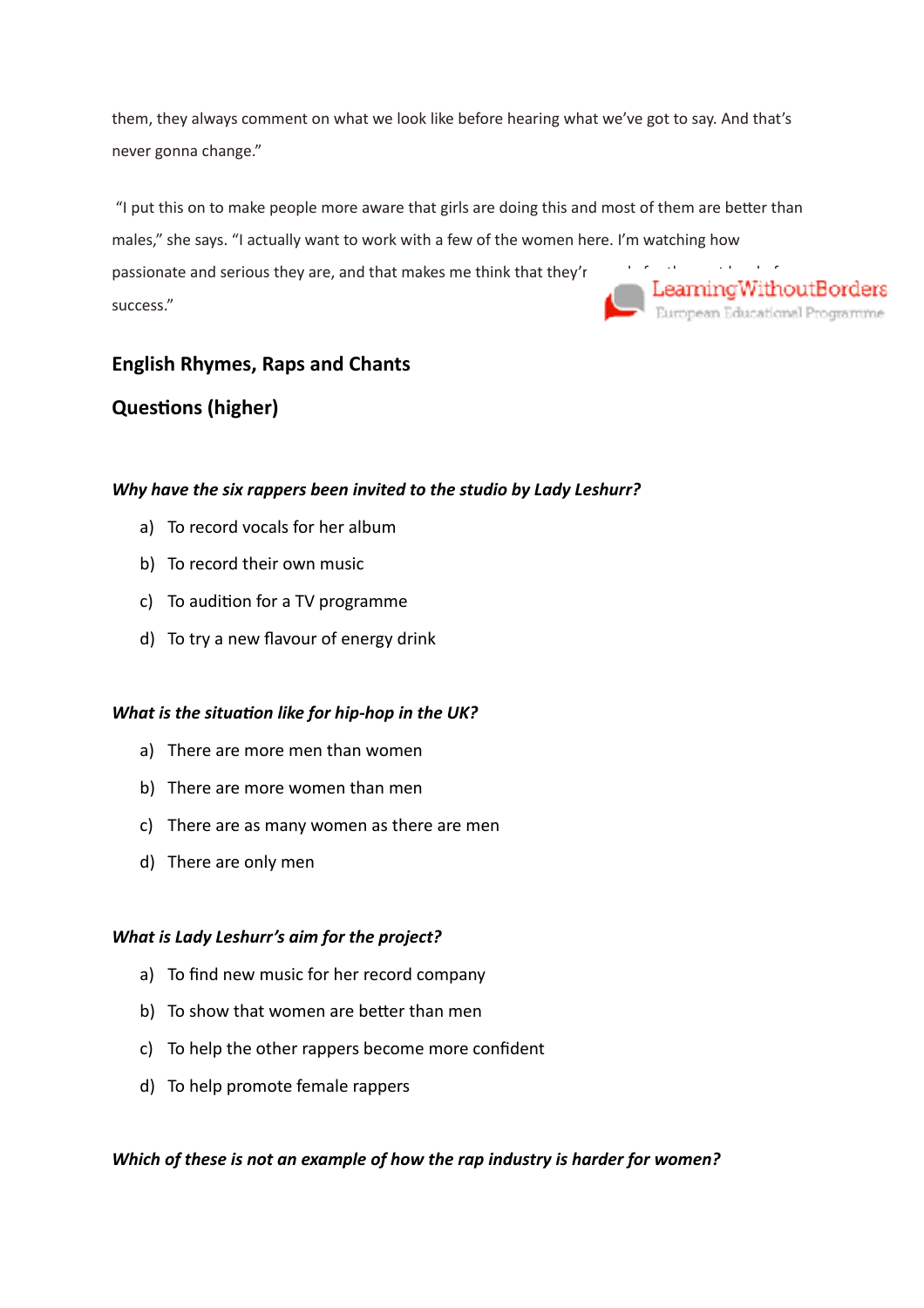- a) Women don't listen to hip-hop as much as men
- b) They are judged on their appearance more than men
- c) People think that rapping is a "man's job"
- d) There are more men than women in the business



## **English Rhymes, Raps and Chants**

### **Reading comprehension (lower)**

#### *Read about female rappers in the UK and answer the questions on the next page...*

We are in a studio in south-east London. Everybody is very excited. Lady Leshurr, who is one of the biggest rap stars in Britain right now, has invited six female artists to come and record some of their own songs.

Hip hop is very popular in the UK, but most rappers are men. People like Lady Leshurr, Little Simz, Nadia Rose and Ms Banks are here to change that.

These women rap about feminism, political and social problems, and their own ambition. It's a powerful thing to see. What this session is about, more than anything, is Lady Leshurr using her fame to give fellow artists more publicity. This is important because in this industry there are not many opportunities for women.

"The industry's always been quite sexist, most people in it are men and I don't think that'll ever change," she says. "People also think that we're doing a man's job so we get 10 times the pressure, the stress, and we always have to make sure our makeup and clothes are nice. Men can just wear a tracksuit and a hat when they record a video. On Youtube, no one ever talks about these things if it's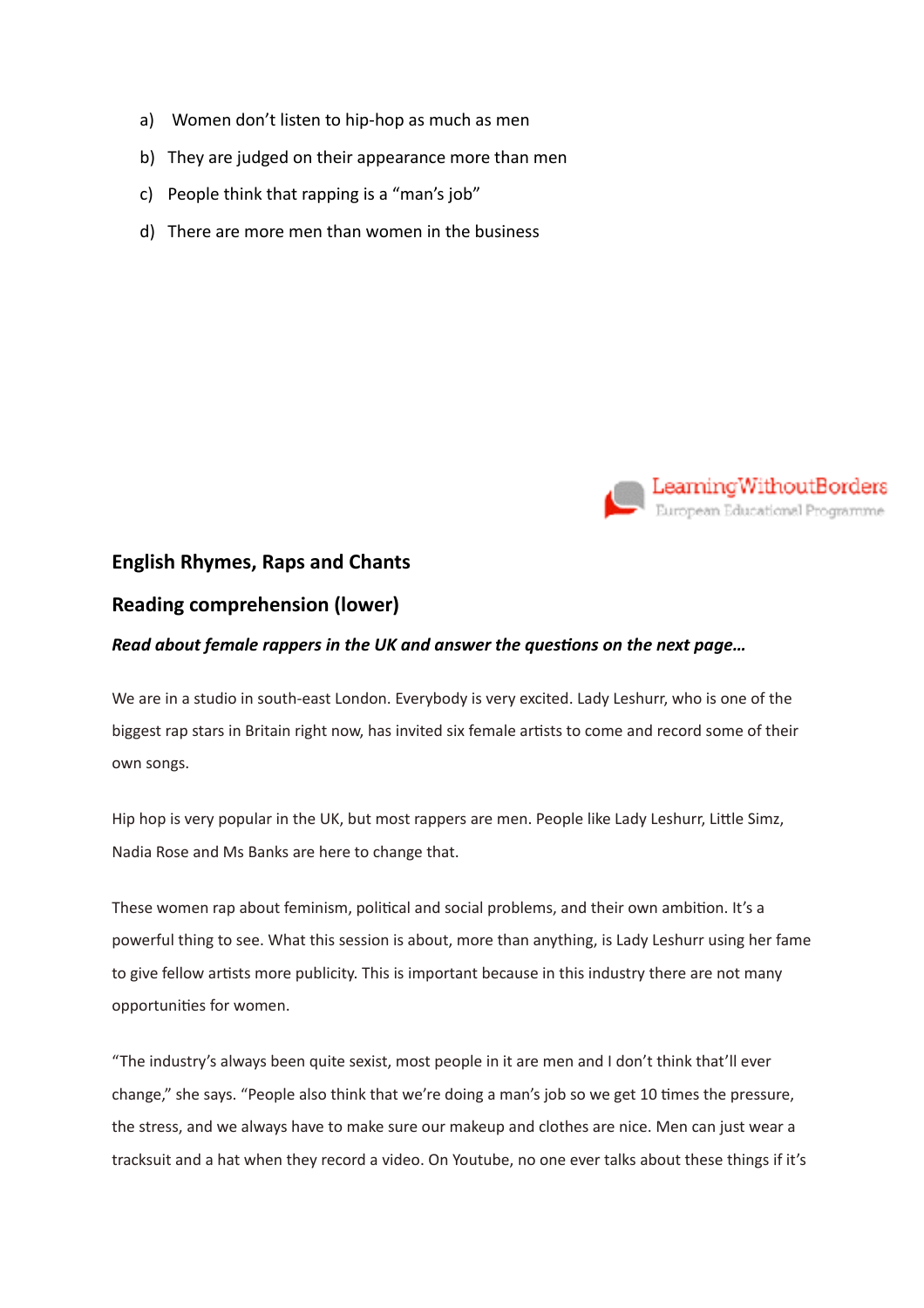a man. But if we [women] don't look 10/10 for them, they always comment on what we look like before hearing what we've got to say. And that's never gonna change."

 "I started this project to make people more aware that girls are doing this and most of them are better than males," she says. "I actually want to work with a few of the women here. I'm watching how passionate and serious they are, and that makes me think that they're ready for the next level of success."



## **English Rhymes, Raps and Chants**

# **Questions (lower)**

### *Why have the six rappers been invited to the studio by Lady Leshurr?*

- e) To record vocals for her album
- f) To record their own music
- g) To audition for a TV programme
- h) To try a new flavour of energy drink

#### *What is the situation like for hip-hop in the UK?*

- e) There are more men than women
- f) There are more women than men
- g) There are as many women as there are men
- h) There are only men

### *What is Lady Leshurr's aim for the project?*